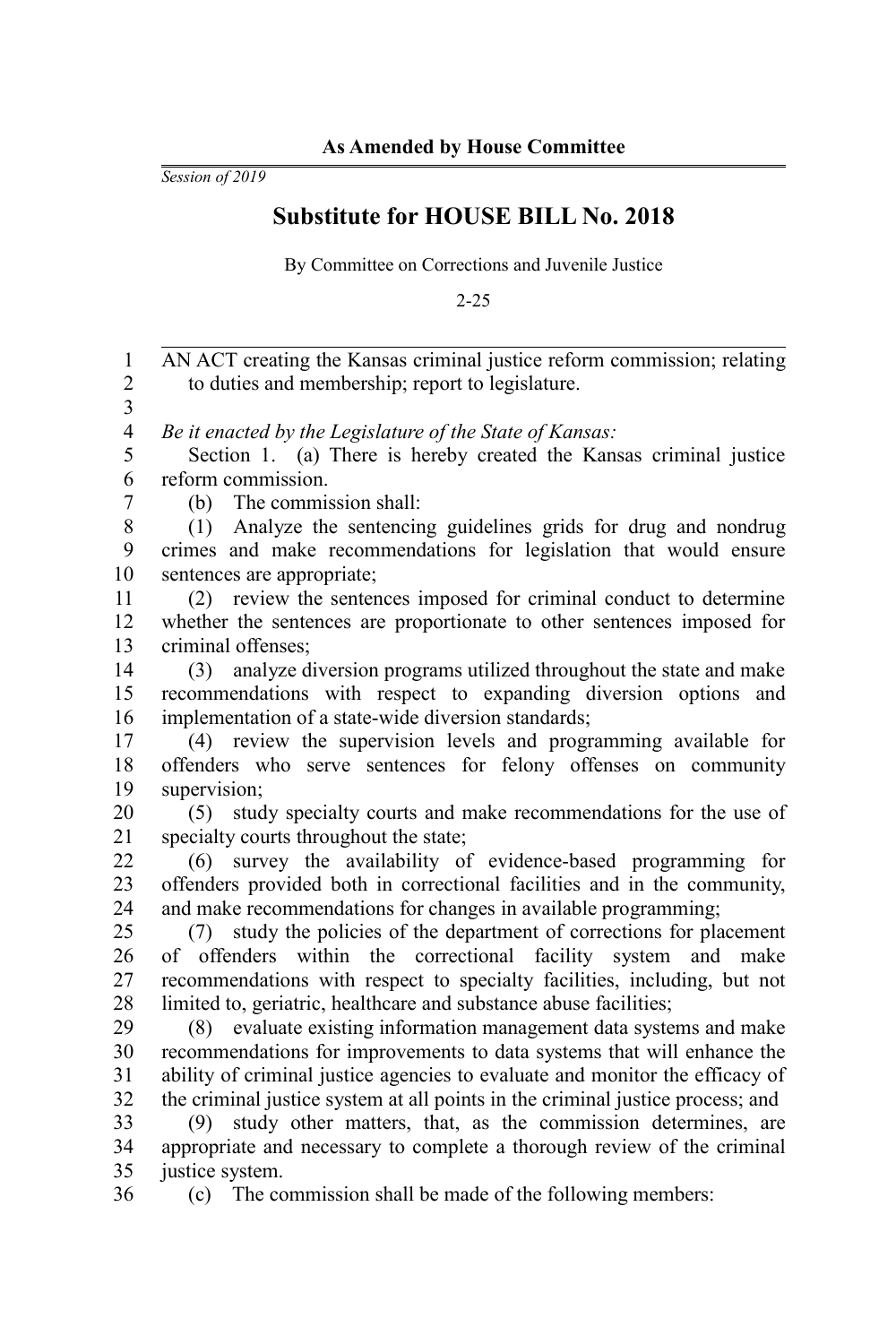(1) One member of the Kansas senate appointed by the president of the senate; 1 2

(2) one member of the Kansas senate appointed by the minority leader of the senate; 3 4

(3) one member of the Kansas house of representatives appointed by the speaker of the Kansas house of representatives; 5 6

(4) one member of the Kansas house of representatives appointed by the minority leader of the Kansas house of representatives; 7 8

(5) one member of the judicial branch court services appointed by the chief justice of the supreme court; 9 10

(6) one **criminal** defense attorney or public defender appointed by the governor; 11 12

(7) one county or district attorney from an urban area and one county attorney from a rural area appointed by the Kansas county and district attorneys association; 13 14 15

(8) one sheriff and one chief of police appointed by the attorney general; 16 17

(9) one professor of law from the university of Kansas school of law and one professor of law from Washburn university school of law, appointed by the deans of such schools; 18 19 20

(10) one drug and alcohol addiction treatment provider **who provides services under the certified drug abuse treatment program** appointed by the governor **behavioral health association of Kansas**; 21 22 23

(11) one district judge appointed by the Kansas district judges association; 24 25

(12) one district magistrate judge appointed by the Kansas district magistrate judges association; 26 27

(13) one member representative of the faith-based community appointed by the governor; 28 29

(14) one member of a criminal justice reform advocacy organization appointed by the governor **legislative coordinating council**; 30 31

(15) one mental health professional appointed the by Kansas community mental health association; 32 33

(16) one member representative of community corrections appointed by the secretary of corrections; and 34 35

(17) the attorney general, the secretary of corrections and the executive director of the Kansas sentencing commission, or such persons' designees, shall serve as ex officio, nonvoting members of the commission. 36 37 38 39

(d) The members of the commission shall elect officers from among its members necessary to discharge its duties. The commission shall receive testimony from interested parties at public hearings to be conducted in the various geographic areas of the state. 40 41 42 43